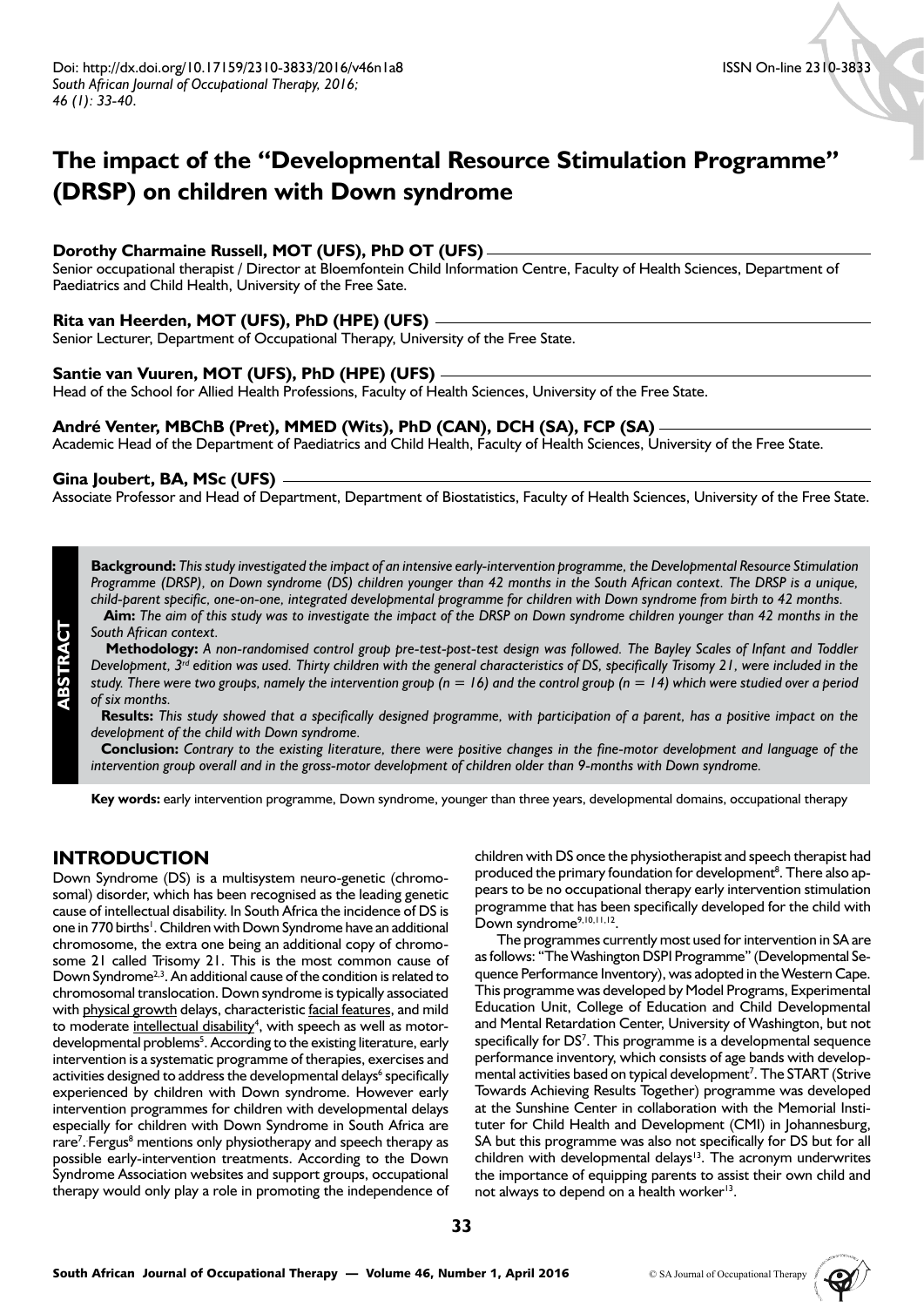The author has been involved for the past 20 years in an occupational therapy programme as part of a holistic approach which included the therapist-implemented treatment approach with two motor-intervention models, namely Neuro-Developmental Treatment (NDT) and Developmental Skills<sup>7</sup> as well as Parentimplemented developmental training<sup>14</sup> for young children with DS at a resource centre in Bloemfontein, SA. The positive clinical outcomes, especially early walking (before 27 months), of these children, were encouraging. Studies that supported this finding showed that a more holistic approach to the developmental problems of children with DS can make a long-term difference in their functioning and quality of life<sup>15-19</sup>. During the course of her work in assisting parents of children with DS the author formulated the Developmental Resource Stimulation Programme (DRSP)<sup>20</sup>, an early-intervention programme specifically intended for DS children<sup>7</sup>. It was specifically developed to assist parents of children with DS in developing countries.

The DRSP is a unique, child-parent-specific, one-on-one, integrated programme for children with DS from birth to 42 months and spans seven age bands<sup>7</sup>. The DRSP was designed to stimulate the child's development and involves the active participation of the parent who carries out relevant DRSP activities at home with their child. The DRSP consists of an activities manual and an activities kit. The DRSP manual describes specific activities for specific age groups, starting from birth up to 42 months. Each of the 85 activities stipulates the outcomes and gives a detailed description, with a specific and appropriate name<sup>7</sup>. To address possible literacy problems and forgetfulness, each named activity is accompanied by a sketch to reinforce the description of the positioning, handling and presentation. These are to be used by parents during activity participation at home.

The manual is accompanied by a kit (DRSP KIT) containing household objects which are durable, cost-effective and do not exclude any socio-economic group<sup>21,22</sup>. The participation of the child with DS was quantified using an ordinal scale by applying the level descriptors from 0–4 based on the qualifiers for seven age bands, namely 0–3 months, 3–6 months, 6–9 months, 9–12 months, 12–18 months, 18–24 months and 24–42 months. Each activity in the age bands was analysed to goal specific abilities, namely; cognitive, gross-motor, fine-motor, language, socio-emotional, play and activities of daily living (ADL). The activities address the same developmental domains as the Bayley Scales namely cognitive, language, fine-motor and gross-motor development. In the age band, for example 3–6 months activity "Hands in Midline", the description is that the baby's head is on the mothers' knees and his bottom against her stomach. The mother holds the mug in midline in front of the baby and encourages the baby to reach for the mug and/or to touch. The mother constantly talks to the baby while he/she is watching her face. She should make sounds such as "ee". "aa". "uh", "k". "g"20.

There are only two known studies on intervention with children younger than six months with DS – one in the Netherlands (a problem-specific physiotherapy programme $^{23}$ ) and the other in Italy<sup>14</sup>. In the Italian study a parent-implemented developmental training programme was compared to the therapist-implemented treatment. This intervention was based on activities that can readily be incorporated in the daily care routines of the infants. In the study the parent-implemented developmental training was found to be more effective. The majority of published studies were carried out on children older than two years<sup>10-12,18,19</sup>. These studies found that early intervention was beneficial to the child with DS, but the programmes that were described consisted of treatment methods only and no description of the way in which the programmes were implemented were given<sup>11,19</sup>.

This study aimed to assess the effectiveness of the DRSP through an intervention programme with children with DS who were younger than 42 months. This resulted in the validation of the DRSP in the SA context for children with DS where the socio-economic environment differs largely from that in developed countries.

# **METHODS**

#### **Study design**

A quasi-experimental design was used $24$ . Due to the small population sample a matching process was not feasible. A heterogeneous nonrandomised control group pre-test-post-test design was followed<sup>25</sup>.

## **Population and sampling**

The deciding factor for the study population was the availability of participants. Thirty children with common characteristics of DS, specifically Trisomy 21, were studied. Their diagnoses having been confirmed by medical practitioners. All participants had to be younger than 42 months as the test used for evaluation purposes was standardised only on children up to 42 months. Children were excluded from the study if they suffered from adverse events such as illnesses that could negatively influence attendance at intervention sessions and their endurance; Cerebral Palsy with DS, as the physical challenges influence the development of the child; and heart disease and/or open-heart surgery at the time of the research study. A diverse range of languages was represented, including English, Afrikaans, Sesotho, Xhosa and isiZulu (see *Table 1*).

#### **Intervention group**

The intervention group consisted of 16 participants, eight boys and eight girls who were located in the city where the occupational

| Table 1: Study participants |  |
|-----------------------------|--|
|-----------------------------|--|

|                                                             | Intervention/<br><b>DRSP</b> group | Control<br>Group |
|-------------------------------------------------------------|------------------------------------|------------------|
| <b>Total participants</b>                                   | 16                                 | 4                |
| Gender:                                                     |                                    |                  |
| Boys                                                        | 8                                  | 5                |
| Girls                                                       | 8                                  | 9                |
| Language:                                                   |                                    |                  |
| English                                                     | $\overline{2}$                     | 9                |
| <b>Afrikaans</b>                                            | 3                                  | 3                |
| Sesotho                                                     | 9                                  | T                |
| Xhosa                                                       | 2                                  |                  |
| isiZulu                                                     |                                    | T                |
| <b>Age Groups:</b>                                          |                                    |                  |
| $0.1 - 3$ months                                            | 5                                  | 2                |
| $3.1 - 6$ months                                            | $\overline{2}$                     | $\overline{2}$   |
| $6.1 - 9$ months                                            | $\overline{2}$                     | 2                |
| $9.1 - 12$ months                                           | $\overline{2}$                     | 3                |
| $12.1 - 18$ months                                          | 3                                  | 3                |
| 18.1 - 24 months                                            | I                                  | $\overline{2}$   |
| 24.1 - 42 months                                            | I                                  |                  |
| Sites:                                                      |                                    |                  |
| Site I: (12 urban & 4 rural)                                | 16                                 |                  |
| Site I: (2 urban)                                           |                                    | $\overline{2}$   |
| Site 2: (7 urban)                                           |                                    | 7                |
| Site 3: (2 urban & 3 rural)                                 |                                    | 5                |
| <b>Interventions:</b>                                       |                                    |                  |
| Physiotherapy                                               |                                    | 9 of 14          |
| Speech Therapy                                              |                                    | 4 of 14          |
| <b>DSPI</b> (Development Sequence<br>Performance Inventory) |                                    | 7 of 14          |
| Occupational Therapy                                        |                                    | $2$ of 14        |

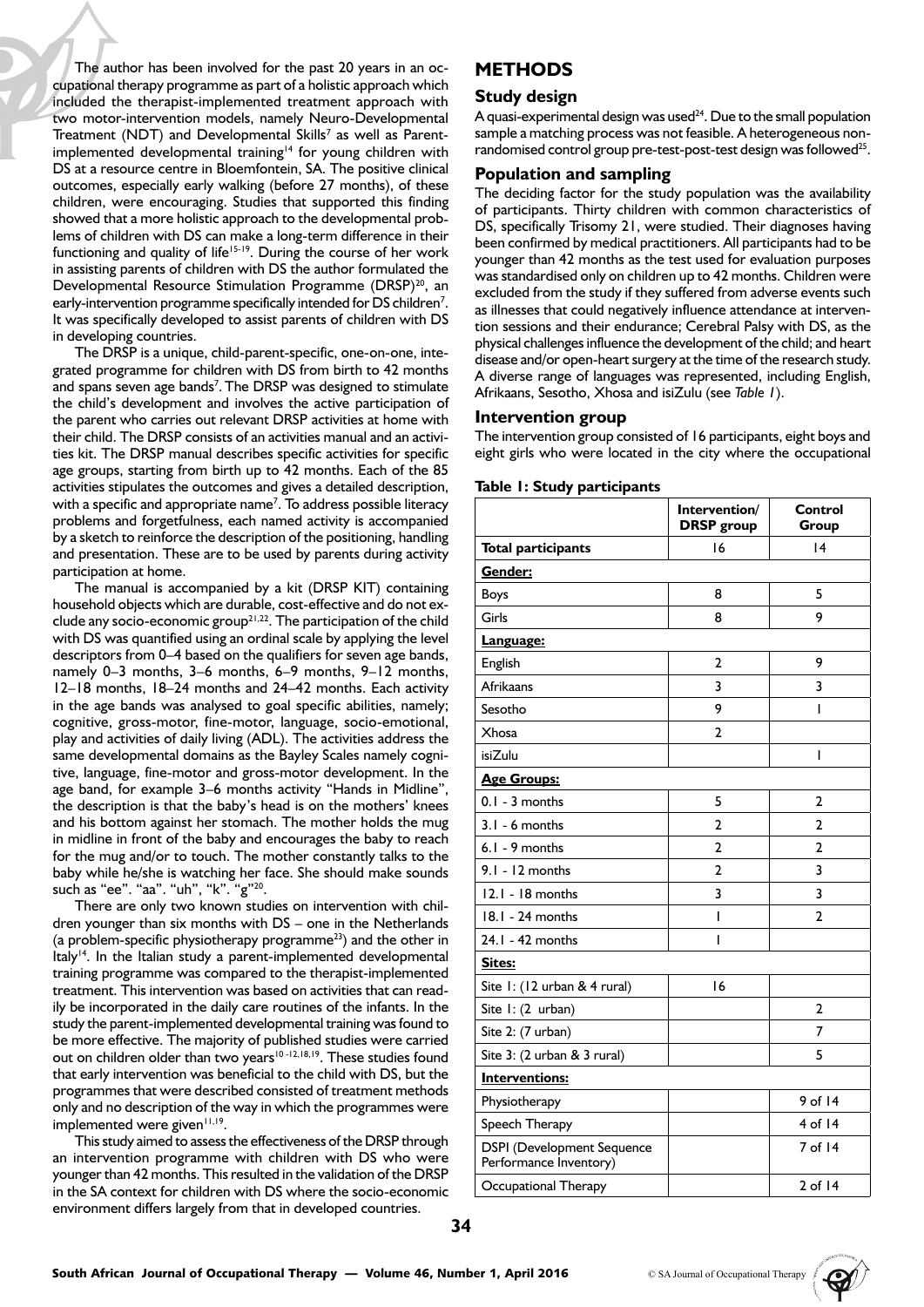therapist, the researcher, resided and attended the same centre. The age of the group ranged from 25 days to 28 months and consisted of participants in all seven age bands as defined by the DRSP. See *Table 1* for the distribution.

## **Control group**

The non-matched control group was made up of 14 children with DS from three cities in South Africa who could not attend two weekly intervention sessions. This group consisted of five boys and nine girls. The age distribution can be seen in *Table 1*. After the study, training was given to these parents and other therapists to enable them to use the DRSP. This group continued with their usual interventions including physiotherapy, occupational therapy and speech therapy and the DSPI programme, during the time of the study.

#### **Research tools**

- 1. The Bayley Scales of Infant and Toddler Development, 3rd edition (Bayley Scales III)<sup>26-28</sup>, was used to collect the baseline data on all participants since it is the assessment tool most commonly used in numerous other studies of children with intellectual disabilities<sup>28</sup> and children with  $DS^{17,29,30}$ . In addition, both the Social-Emotional Scale and the Adaptive Behavior Scale's reliability scores reflect strong internal consistency<sup>31</sup>.
- All evaluations were video recorded to obtain a true reflection of the evaluation sessions and were used in the moderating process discussed in Methods more detailed.
- 3. DRSP KIT was used with the intervention group. This has been described in the review of the literature.

## **Methods**

The children were evaluated prior to the commencement of the study by an occupational therapist trained in the use of the Bayley Scales III. All the pre- and post- evaluations of the intervention- and control group were done and scored by this therapist who was blinded to this study. The pre- and post-tests were six months apart. All the assessments were video recorded on a tripod and moderated by a second OT from the video recordings to control for bias. The scores of this OT were used, as there were only seven differences throughout the evaluation process (see Data analysis).

The members of the intervention group each received 12 intervention sessions over the six month period and a total of 192 intervention sessions for the group were given, using the DRSP. These 192 intervention sessions were given by the researcher who was also the developer of the DRSP. The length of a session was 12–15 minutes for children <18 months and from 15 to 40 minutes for children >18 months. Parents were actively involved during the sessions. Another two independent occupational therapists moderated and scored 20% of the intervention sessions from video recordings using the level descriptors of the DRSP checklist.

The control group continued their regular programmes which consisted of occupational therapy, physiotherapy, speech therapy. However there were two participants in this group that received no therapy.

The same venues with pre-arranged furniture were used at the different sites for all the pre-testing and post-testing as well as the intervention sessions.

## **Data analysis**

The assessment data from the Bayley Scales III tests were summarised using medians and quartiles<sup>25</sup>. Within-group changes were assessed using the non-parametric Wilcoxon signed-rank test, and groups were compared using Mann-Whitney tests.

The inter-rater reliability of the assessment scores given by the two occupational therapists was evaluated using Cohen's Kappa<sup>32</sup>. Since scores were classified as Nominal variables (0 and 1), all participants were rated by the same coders (fully crossed design) and two evaluators were used32. The **Kappa** was 0.97 which indicated high agreement between the two sets of scores<sup>33</sup>. There was no

difference between the scores given by the moderators of the intervention and those of the researcher.

## **Ethical considerations**

Ethical approval from the Ethics Committee of the Faculty of Health Sciences of the University of the Free State was obtained prior to implementing this research (ECUFS no. 01/2011).

Since all the participants were younger than 42 months of age, written informed consent was obtained from all the parents. Parents were informed that participation in the study was voluntary and that they had the right to withdraw from the programme at any time without prejudice. The control group's parents gave consent for their children to be evaluated and filmed as well being informed that they would be provided with some intervention strategies at the completion of the study.

# **RESULTS**

*Table II* on page 36 summarises the pre-intervention and post -intervention standard scores for both groups of participants as well as the Bayley Scales III mean scores that are provided for children with DS.

In general, the post-intervention median scores of the intervention group were higher than the control group and the Bayley Scales III mean scores for the DS population<sup>33</sup>, in all the domains except in the gross-motor domains.

In both groups there was a significant increase in the chronological age. The median scores increased in the expressive language domains in both groups. The fine-motor domain median of the intervention group showed an increase of 1.5 and a median decline of -1.0 in the gross-motor domain. The control group showed a median increase of 0.5 in the fine-motor domain and a median decline of -0.5 in the gross-motor domain.

On the basis that the development of three month old infants with DS seems to be typical from birth, with delays in development only after six months<sup>19,36</sup>, exacerbated at 16 months<sup>36,37</sup>, the two groups were subdivided into those children younger than nine months and those older than nine months. The results are given in *Tables III* and *IV* on pages 37 and 38.

In both the groups younger than nine months the Bayley Scale III scores increased significantly in cognitive age, receptive age (only in the intervention group), expressive age, fine-motor age and gross-motor age. This is as expected as the participants were six months older.

The intervention group younger than nine months showed a median score increase in receptive language. Median scores in cognitive, expressive language and fine-motor domains remained the same, with a significant decrease in the gross-motor domain. The control group showed a median score increase in the expressive language and fine-motor domain, with a decrease in the cognitive, receptive language and gross-motor domain.

The intervention group older than nine months showed no changes in the cognitive domain (*Table IV*). There were median score increases in the receptive language, expressive language, fine-motor and gross-motor domains. The control group showed a decrease in the median score for the cognitive domain. The median score increased in the receptive language and fine-motor domain, with constant median scores for expressive language and gross-motor domain.

# **DISCUSSION**

The results of this study suggest that the DRSP effectively improved developmental outcomes with a positive impact on the developmental domains of the child with DS. The intervention group performed better clinically than the control group in the cognitive, fine-motor and gross-motor developmental domains. The changes in median score post-intervention indicated that both groups performed similarly in the receptive and expressive language development domains (*Table II*).

The changes from pre- to post-intervention median scores in the

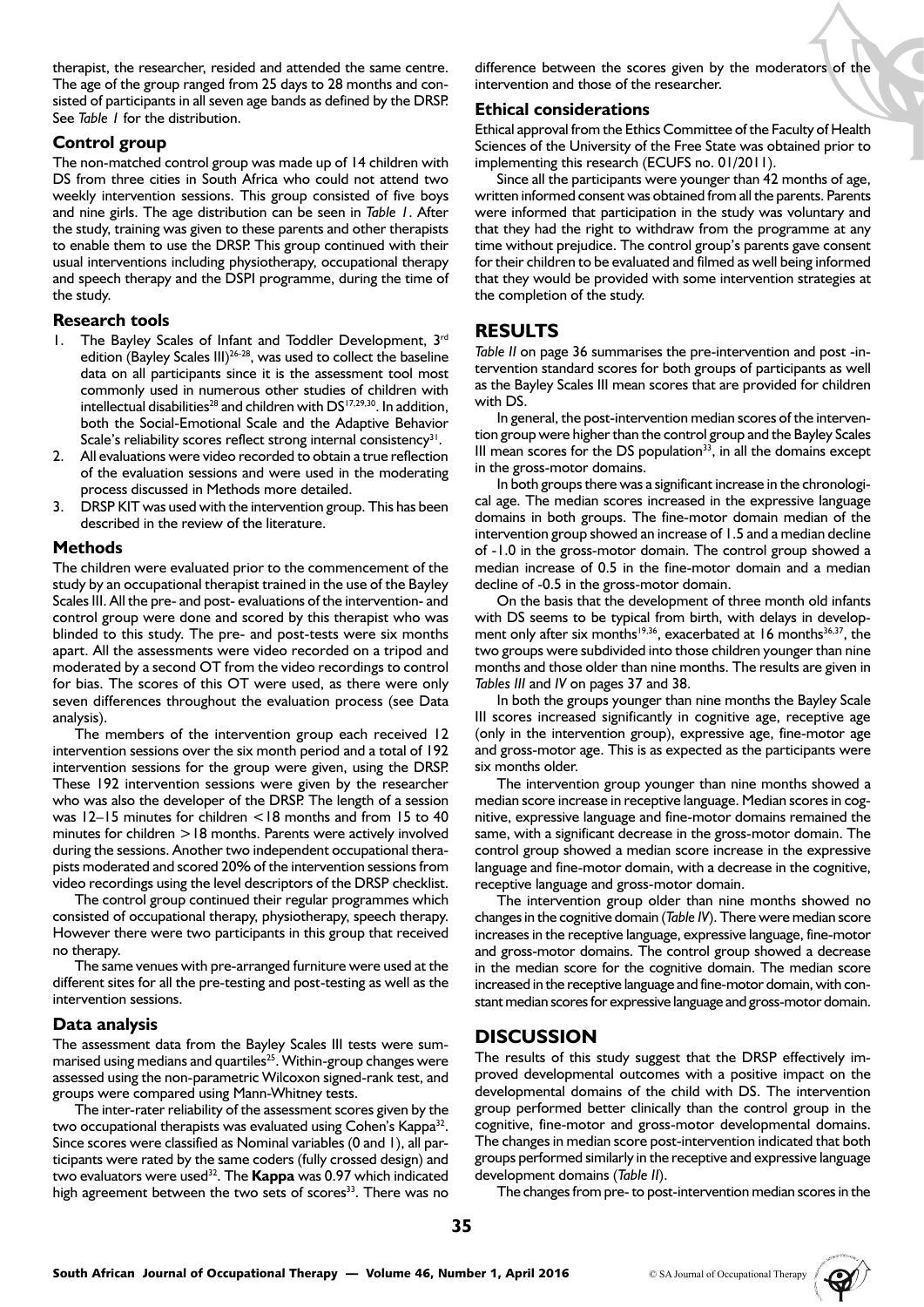|                                      |                                | Intervention gr     |                                                        | $(9t = n)$ dno. |                                   |                       |                    |                     | Control group $(n = 14)$                            |           |                                   |
|--------------------------------------|--------------------------------|---------------------|--------------------------------------------------------|-----------------|-----------------------------------|-----------------------|--------------------|---------------------|-----------------------------------------------------|-----------|-----------------------------------|
| <b>TOTAL</b>                         | Intervention<br>Median<br>Pre- | Post-Test<br>Median | score<br>Changes in<br>intervention<br>post-<br>Median | p-value         | 95% CI for<br>change in<br>Median | Bayley Mean<br>for DS | Pre-Test<br>Median | Post-Test<br>Median | Median score<br>Changes in<br>intervention<br>post- | p-value   | 95% CI for<br>change in<br>Median |
| Age in months                        | 7.22                           | 12.82               |                                                        |                 |                                   |                       | 9.26               | 15.22               |                                                     |           |                                   |
| Cognitive development                | 5.00                           | 5.50                | 0.00                                                   | 0.5371          | $(-1, 2)$                         | 3.50                  | 2.00               | 2.00                | $-0.50$                                             | 0.3047    | $(-2, 1)$                         |
| Cognitive age                        | 4.66                           | 8.50                | 4.23                                                   | $-0.0001*$      | (3,5)                             |                       | 5.00               | 8.00                | 3.66                                                | 0.0005*   | (1;4.1)                           |
| Receptive language                   | 4.50                           | 7.00                | 001                                                    | 0.1252          | (1,4)                             | 5.10                  | 4.00               | 5.00                | 00.1                                                | 0.7017    | $(-2, 2)$                         |
| Receptive age                        | 2.83                           | 10.00               | 5.40                                                   | $-0.0001*$      | (2.8; 7.7)                        |                       | 4.33               | 10.00               | 4.66                                                | $0.0024*$ | (0.1, 6.7)                        |
| Expressive language                  | 6.00                           | 7.00                | 0.50                                                   | 0.1333          | $(-1,3)$                          | 4.90                  | 6.00               | 5.50                | 0.50                                                | 0.5352    | (1;1)                             |
| Expressive age                       | 3.66                           | 11.00               | 4.90                                                   | $-0.0001*$      | (2.1; 7)                          |                       | 4.83               | 9.50                | 5.00                                                | $0.0012*$ | (0,7)                             |
| Fine-motor development               | 6.00                           | 5.50                | 1.50                                                   | 0.3210          | $(-2:3)$                          | 4.00                  | 4.50               | 4.00                | 0.50                                                | 0.7451    | (5.5)                             |
| Fine-motor age                       | 5.00                           | 10.00               | 5.00                                                   | $-0.0001*$      | (4, 6)                            |                       | 5.00               | 10.00               | 4.00                                                | 0.0006*   | (1.7, 6.7)                        |
| Gross-motor development              | 4.00                           | 2.00                | $-1.00$                                                | 0.1443          | $(-3, 1)$                         | 3.40                  | 2.50               | 1.50                | $-0.50$                                             | 0.0605    | $(-5,1)$                          |
| Gross-motor age                      | 6.00                           | 7.00                | 3.83                                                   | $-0.0001*$      | (2; 4.7)                          |                       | 6.00               | 7.50                | 2.33                                                | $0.0002*$ | (1, 4)                            |
| *Statistically significant at p<0.05 |                                |                     |                                                        |                 |                                   |                       |                    |                     |                                                     |           |                                   |

Table II: Median pre- and post-intervention within intervention and control groups **Table II: Median pre- and post-intervention within intervention and control groups**

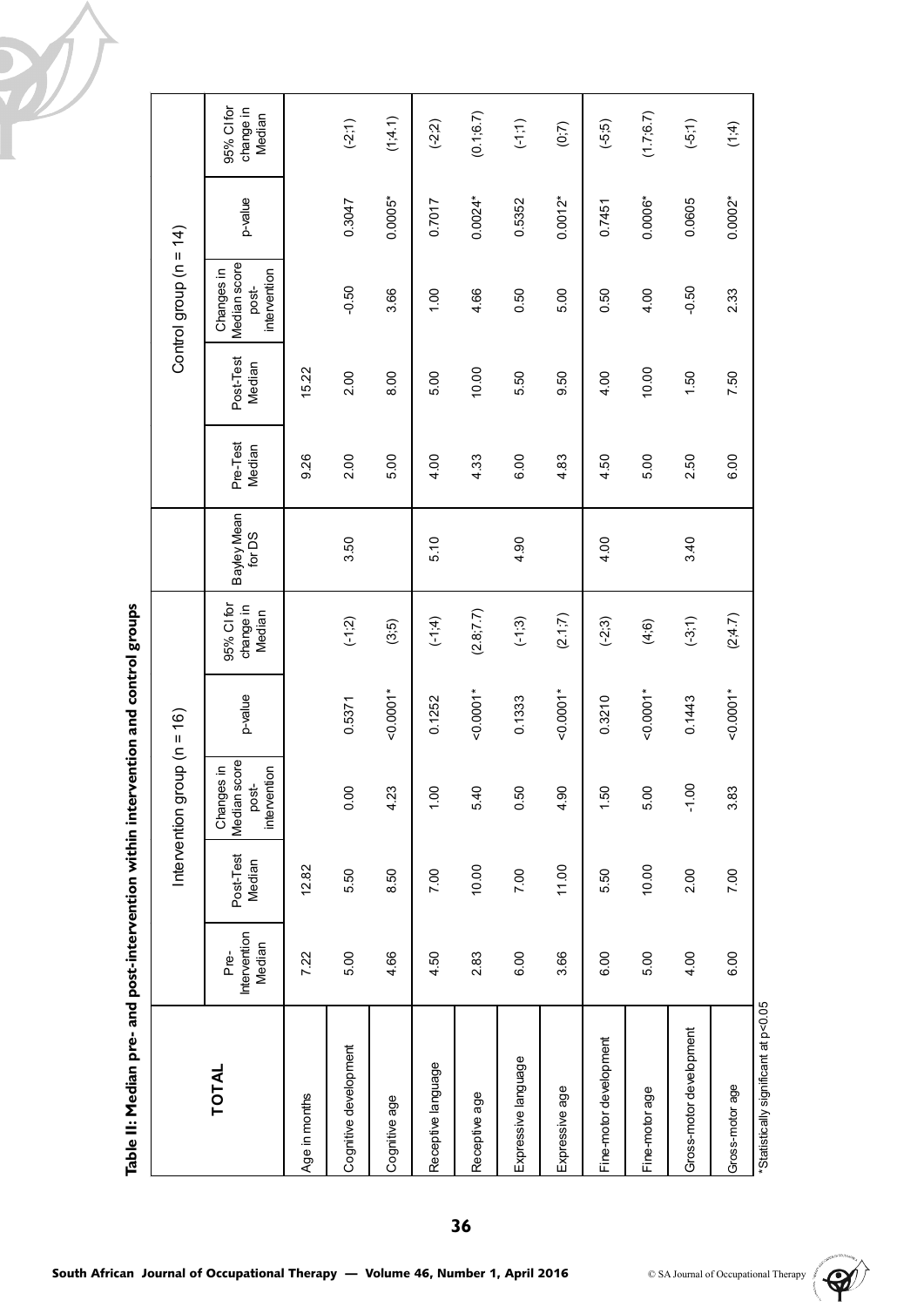Table III: Changes within intervention and control groups younger than 9-months **Table III: Changes within intervention and control groups younger than 9-months**

95% Cl for<br>change in 95% CI for  $(-0.1, 7.3)$  $(1.7; 6.7)$ EXPressive age 0.53 5.00 7.00 7.0039 1.67 1.69.51 (2.1;6.5.1) 1.67 1.69.53 5.0030.00 5.00 5.009 5.003 5.003 0. Median Fine-motor age 0.53 6.00 4.80 0.0039\* (3.8;5.5) 3.33 8.00 4.73 0.0313\* (1.7;6.7)  $(3;5.7)$  $(0; 5.7)$  $(-7;-2)$  $(1, 4.6)$  $(4;6)$  $(-6:2)$  $(-6; 1)$  $(-7, 6)$ Cognitive age 1.43 5.00 5.00 5.0039.00 1.43 6.500010 1.43 0.04 0.003 0.0313 0.0313 0.0313 0.0313 0.0313 0.0313 Receptive age 0.53 3.33 2.80 0.0078\* (2.8;6.7) 2.00 4.17 2.17 0.0625 (0;5.7) Gross-motor development development development development development development development development de<br>Externe development development development development development development development development develo Gross-motor age 1.67 0.67 5.33 3.67 (1;5.5) 2.83 6.33 5.33 5.33 5.33 5.33 5.4.6) Cognitive development 4.00 5.00 0.00 0.5391 (-1;3) 2.50 3.50 -1.00 0.7500 (-4;6) Receptive language 4.00 5.00 1.00 0.4531 (-3;6) 5.00 3.00 -1.50 0.4375 (-6;2) Expressive language 6.00 7.00 0.00 0.4219 (-1;3) 7.50 7.00 1.00 0.7500 (-6;1) (6.2-) 09:0 00:0 00:0 (7:4-) 00:08 00:0 00:0 10:00 0.00 10:0 0.4375  $0.0313*$  $0.0313*$  $0.0313*$ 0.7500  $0.0313*$ 0.0625 0.7500 0.0625 1.0000 intervention p-value<br>post-<br>intervention Control group < 9-months (n=6) **Intervention group < 9-months (n=9) Control group < 9-months (n=6)** Median score Changes in Changes in  $-1.00$ 4.13  $-1.50$ 5.40 0.50 4.73  $4.00$  $2.17$ 1.00 2.83 post-Intervention Intervention Median Post-10.25 Age in months  $2.63$  8.73  $2.63$  8.73 3.50 6.50 4.17 6.17  $3.00$ 7.00 7.00 6.00 8.00  $1.50$ Pre-Intervention Pre-Intervention Median 4.27 250  $1.43$ 5.00 2.00 7.50 1.67 6.00 3.33 6.50 2.83 95% CI for change in Median  $(2.8; 6.7)$  $(2.1, 6.5)$  $(3.8, 5.5)$  $(3,5.5)$  $(-4, 4)$  $(-5,-2)$  $(1; 5.5)$  $(-1, 3)$  $(-3, 6)$  $(-1,3)$ Median<sup>score</sup> p-value<br>post-<br>intervention 0.4219 0.5391  $0.0039*$  $0.0078*$  $0.0039*$ 0.8203  $0.0039*$  $0.0078*$  $0.0039*$ 0.4531 Intervention group < 9-months (n=9) Median score Changes in Changes in post- $-3.00$ 0.00 0.00 4.80 4.47 1.00 2.80 0.00 4.33 3.67 Intervention Intervention Median Post-6.00 8.73  $5.00$ 5.00 5.00 3.33 7.00 5.00 6.00 2.00 5.33 Pre-Intervention Pre-Intervention Median 2.63 4.00 0.53 4.00 0.53 6.00 0.53 6.00 0.53 6.00 0.67 \*Statistically significant at p<0.05 Gross-motor development Fine-motor development Cognitive development Expressive language Receptive language Gross-motor age Fine-motor age Expressive age Age in months Receptive age Cognitive age

\*Statistically significant at p<0.05



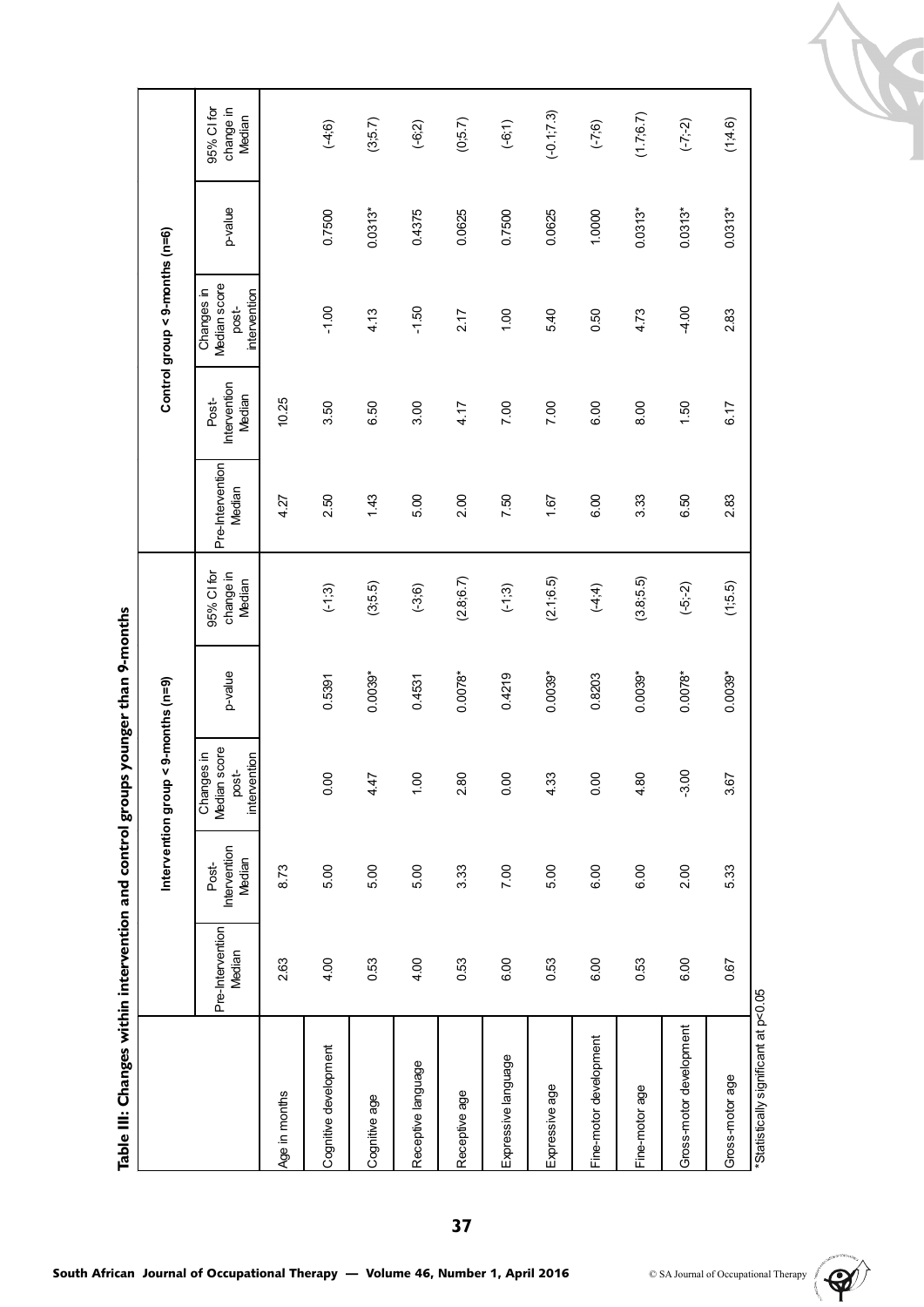

|                                      |                            |                                 | Intervention group > 9-months (n=7)                 |           |                                   |                            |                                 | Control group > 9-months (n=8)                      |           |                                   |
|--------------------------------------|----------------------------|---------------------------------|-----------------------------------------------------|-----------|-----------------------------------|----------------------------|---------------------------------|-----------------------------------------------------|-----------|-----------------------------------|
|                                      | Pre-Intervention<br>Median | Intervention<br>Median<br>Post- | Median score<br>Changes in<br>intervention<br>post- | p-value   | 95% CI for<br>change in<br>Median | Pre-Intervention<br>Median | Intervention<br>Median<br>Post- | Median score<br>Changes in<br>intervention<br>post- | p-value   | 95% CI for<br>change in<br>Median |
| Age in months                        | 17.77                      | 23.77                           |                                                     |           |                                   | 13.78                      | 19.22                           |                                                     |           |                                   |
| Cognitive development                | 5.00                       | 6.00                            | 0.00                                                | 1.0000    | $(-2, 1)$                         | 2.00                       | 1.50                            | $-0.50$                                             | 0.3125    | $(-3, 2)$                         |
| Cognitive age                        | 000                        | 13.00                           | 4.00                                                | $0.0156*$ | (2, 6)                            | 6.00                       | 9.50                            | 2.00                                                | $0.0313*$ | (0,4)                             |
| Receptive language                   | 5.00                       | 7.00                            | 1.00                                                | 0.1875    | $(-1, 6)$                         | 4.00                       | 5.50                            | 200                                                 | 0.1563    | $(-2, 3)$                         |
| Receptive age                        | 11.00                      | 15.00                           | 6.00                                                | $0.0156*$ | (3, 10.7)                         | 5.17                       | 11.00                           | 6.33                                                | $0.0234*$ | $(-2.8, 9)$                       |
| Expressive language                  | 6.00                       | 8.00                            | 1.00                                                | 0.4063    | $(-2, 3)$                         | 4.50                       | 4.50                            | $\frac{8}{10}$                                      | 0.8125    | $(-2, 2)$                         |
| Expressive age                       | 11.00                      | 17.00                           | 6.00                                                | $0.0156*$ | (2, 8)                            | 6.50                       | 11.00                           | 5.00                                                | $0.0313*$ | $(-0.3, 8)$                       |
| Fine-motor development               | 6.00                       | 5.00                            | 2.00                                                | 0.1094    | $(-2,3)$                          | 2.50                       | 3.00                            | 0.50                                                | 0.5938    | $(-6; 6)$                         |
| Fine-motor age                       | 00 <sub>0</sub>            | 15.00                           | 6.00                                                | $0.0156*$ | (2, 8)                            | 6.00                       | 10.00                           | 4.00                                                | 0.0234*   | $(-2,7)$                          |
| Gross-motor development              | 00.1                       | 3.00                            | 1.00                                                | 0.0625    | (0,4)                             | 001                        | 1.50                            | $\frac{8}{10}$                                      | 0.5000    | (1, 2)                            |
| Gross-motor age                      | 7.00                       | 11.00                           | 4.00                                                | $0.0313*$ | (0,5)                             | 7.00                       | 8.00                            | 2.00                                                | $0.0156*$ | (0, 4)                            |
| *Statistically significant at p<0.05 |                            |                                 |                                                     |           |                                   |                            |                                 |                                                     |           |                                   |

Table IV: Changes within intervention and control groups older than 9-months **Table IV: Changes within intervention and control groups older than 9-months**

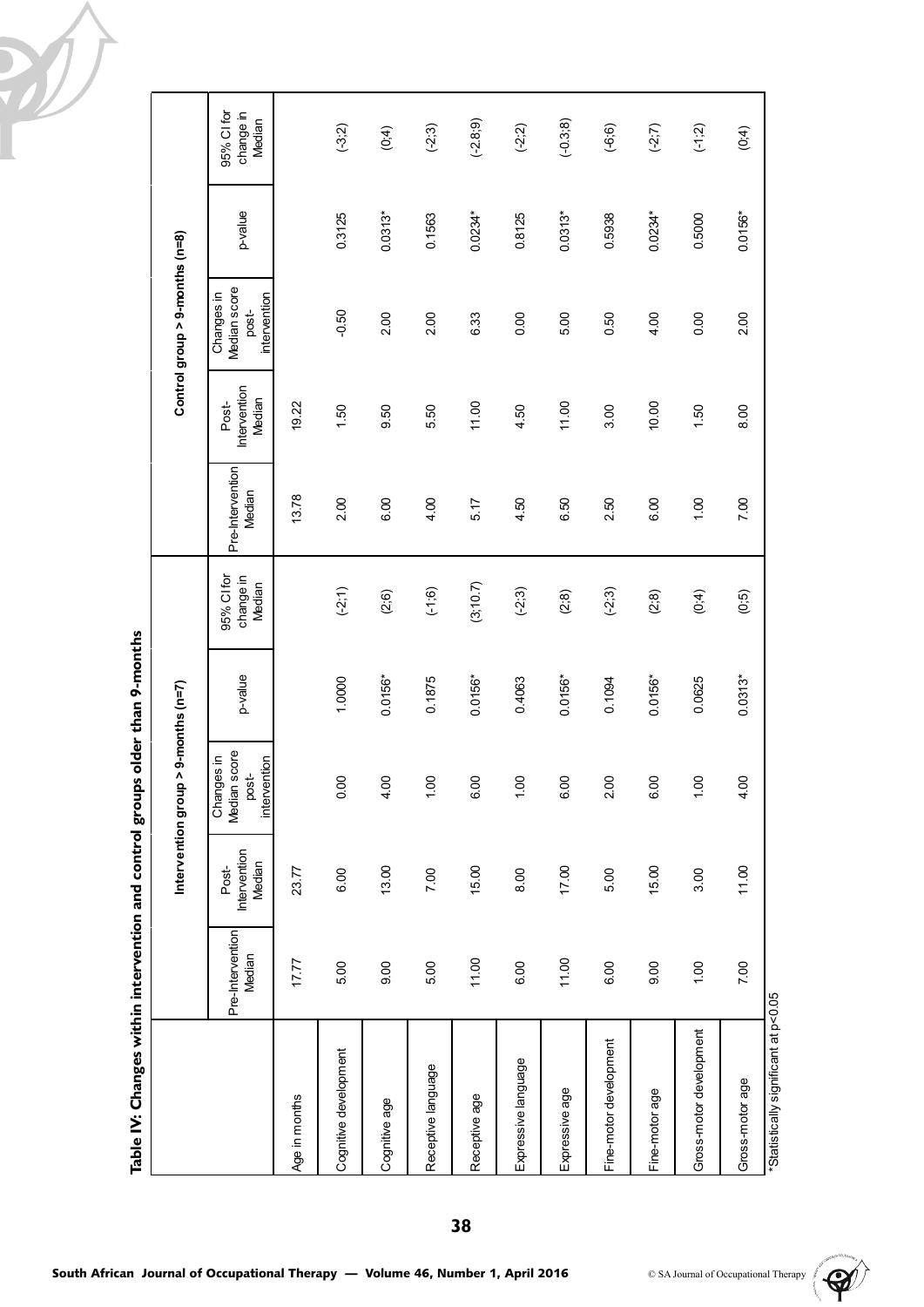intervention group were higher than those in the control group as well as when compared to the Bayley Scales III mean scores for the DS population. Both groups' post-test median showed increase in the language domains. Fine-motor developmental domains showed an increase in changes, but the control group only a small increase. This is different from what is a known consequence of DS, where the older the DS child gets without intervention the lower the level of development<sup>19,36,37</sup>.

The **fine-motor development** of the control group was similar to the Bayley Scales III mean scores for the DS population (*Table II*) whereas the **cognitive, receptive language and gross-motor** development post-intervention median scores were below the Bayley Scales III mean score in the control group. Possible reasons for this may be that the control group's therapists implemented only specifically targeted programmes and had less carryover by parents. However, the control group's **expressive language** development had higher pre- and post-intervention scores than the Bayley Scales III means score for the DS population which may be a reflection of the intervention from the speech therapists.

Although the intervention group's pre- and post-intervention scores increased, the median change in the **cognitive domain** remained the same (*Table II*). The performance of the control group showed a slight decline in cognitive median scores and confirms the findings in the literature<sup>37-39</sup>.

The **developmental trajectories** of the intervention and control groups, when divided into the two age subgroups, younger than nine months ( $n=9$  intervention and  $n=6$  control) and older than nine months ( $n=7$  intervention and  $n=8$  control) the positive outcomes are more evident. The pre-and post-intervention **cognitive** median scores increased (from 4 median to 5 median) in the younger than 9-months intervention group, but the median score in the cognitive developmental domain did not change (*Table III*). There was a slight decrease in the cognitive developmental domain in the control group of children younger than 9-months. This decrease may be due to the small number (2) in the control group 0–3-months age band as opposed to the five participants in the intervention group. Learning delays<sup>36</sup> are evident in children with DS from ages 0–2 years. Our results suggest that the DRSP may have accomplished a positive impact on the cognitive abilities, not only for infants with DS younger than nine months, but may even increase the cognitive abilities for the child with DS in the older than 9-months group (post-intervention median scores) (*Table IV*). The intervention group of children older than 9-months (*Table IV*) scored higher than the control group of the same age, with a median post test score of six, which implies that the IQ standard score is expected to be 80<sup>39</sup>. This may confirm that early referrals for intervention are beneficial to the development of children with DS. The median score in the control group older than 9-months decreased from moderate to profound (*Table IV*). It is feasible to assume that the median score changes of the intervention group are due to the cognitive activities in the DRSP.

The median score changes of the intervention group for **receptive language and expressive language** increased after the six-month DRSP intervention period, even though it was not statistically significant (*Table II*). The median post-intervention receptive language score increased from 4.5 to 7.0 and the expressive language score increased from 6.0 to 7.0 presumably as a result of intervention. This is what would be expected in a typically developing child of similar age $31$ . This suggests that the activities allocated to the language developmental domain of the DRSP were effective. These results contradict published findings of language deficits<sup>12</sup>. They were also superior to those of the control. The change in the control group was disappointing, since therapist-implemented programmes, which included speech therapy, were followed. However, the limited increase in the scores of the control group reflected the findings in published literature<sup>7,40</sup>. According to Fewell and Glick<sup>35</sup> Intensive early intervention does not have a statistically significant positive effect on the development of receptive and expressive language of children with DS<sup>35</sup>. The current study did not show statistical significance, but the intervention group showed almost typical development, as opposed to the decreased scores of the control group.

It was anticipated that the DRSP may positively influence the motor developmental domain through the balanced activities. Both intervention and control groups had increased median changes in the fine-motor developmental domain**,** but the intervention group (1.5) performed better than the control group (0.5) (*Table II*). The younger than 9-months old intervention group achieved constant median scores, with no decline (*Table III*). The change in the median score of the control group increased slightly (0.5). This increase is contrary to published results where decreased scores were observed in the fine-motor developmental domain<sup>7</sup>. It is likely that their therapist-implemented programmes and parental involvement explain these findings<sup>7</sup>. Motor development in infants with DS up to three months old is entirely normal from birth, with delays in development only later on<sup>7,10,12,16</sup>, this may also explain the discrepancies. The decreased median score in the gross-motor developmental domain for both groups of younger than 9-months (*Table III*) is probably due to inflated pre-intervention median scores since this subgroup included five participants younger than three months. The decrease in the gross-motor development scores for both groups (*Table II*) may have been due to the underlying neuropathology and phenotype of DS. It is also possible that the decrease could be attributed to the difficulty which the parents experienced in mastering some of the gross-motor activities that had to be done at home. In the older than 9-months group the intervention group improved during the six-months and performed better than the median score for the control-group, which remained the same (*Table IV*). This contradicts the notion that children with DS develop typically during the initial months and, after 16 months, delays in development are present<sup>12</sup>. The evidential decrease in scores for the gross-motor developmental domain adds to the accumulating evidence that the treatment methods and approaches currently used in early motor intervention are inadequate and fall short of expectations<sup>41</sup>.

It must be stressed that interpretation of the results must take into account the small sample size.

# **RECOMMENDATIONS**

The DRSP activities manual consists of a balanced number of activities allocated for all developmental domains and may be implemented in its present format and context as a valuable therapeutic tool. We recommend that this programme, specifically developed to assist parents and children diagnosed with DS in the South African context, should be implemented at least up to the age of 42 months. This could address the lack of a specific holistic early-intervention programme. The early enrolment of children with DS into this programme may enable parents to help their children to develop to their full potential at an early age.

# **CONCLUSION**

In conclusion, no significant increases were measured for the median scores in the domains measured within each age-band. However, a clinical significance was indicated through the results of the intervention with DRSP, since increases in the median scores were observed which was beneficial to children with DS.

This was observed specially in the cognitive, fine-motor and gross-motor developmental domains. It is possible that significant conclusions could have been reached if the sample size was larger. Our results therefore strongly suggest that a larger, multicultural study must be done in order to find definitive answers regarding the benefits of intervention programmes.

# **ACKNOWLEDGEMENTS**

We would like to acknowledge Prof H Kotzé, Dean's office, Faculty of Health Science, UFS for invaluable assistance in writing this